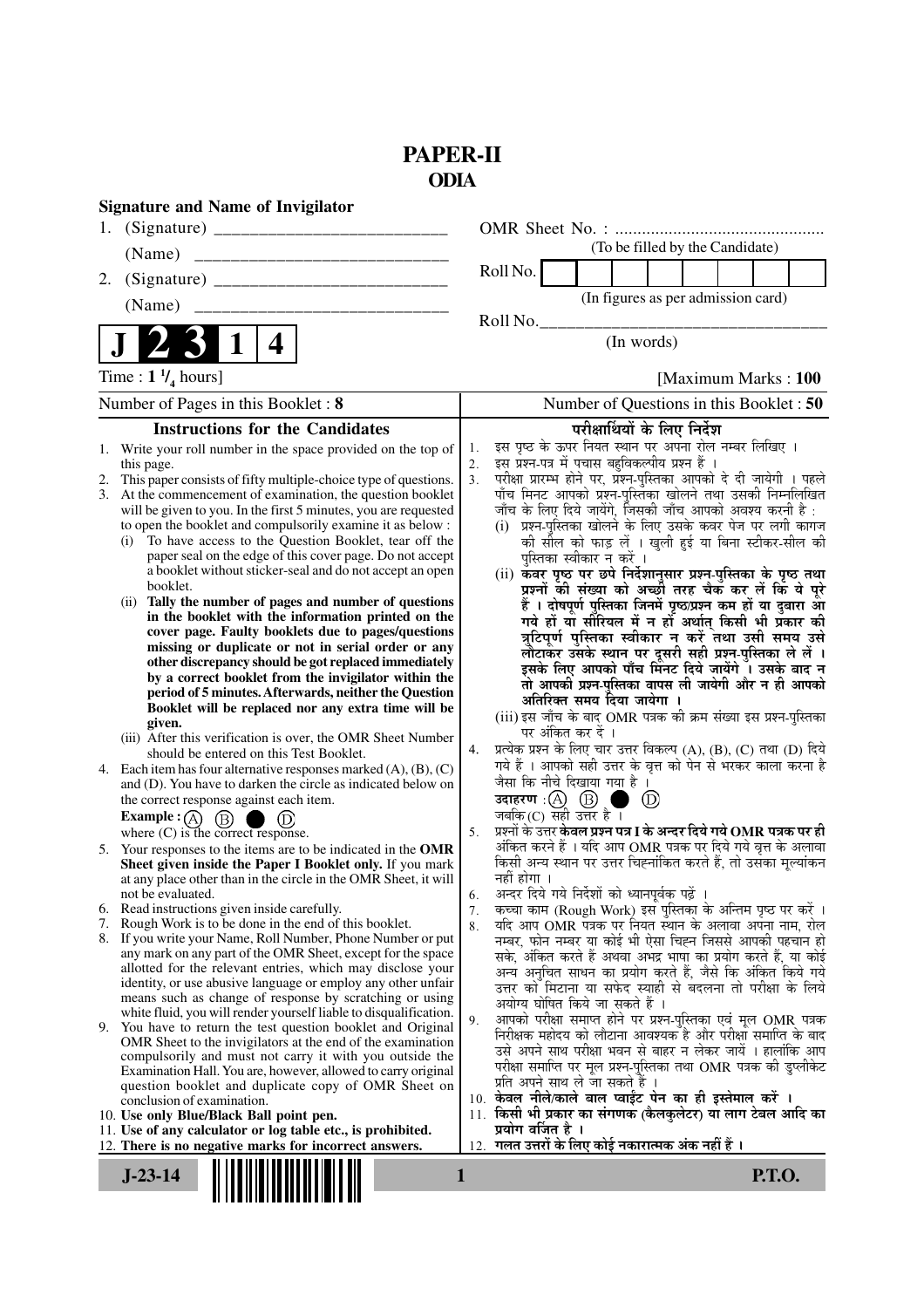## **ODIA**

## Paper - II ପୁଣ୍ଠପତ୍ $-II$

- Note : This paper contains fifty (50) objective type questions, each question carrying two (2) marks. Attempt all the questions. <mark>ନିର୍ଦ୍ଦେଶ :</mark> ଏହି ପତ୍ରେ **ପଚାଶ (50)ଟି** ବିବିଧ ପସନ୍ଦ ଭିତ୍ତିକ ପ୍ରଶ୍ନ ରହିତ୍ରି । ପ୍ରତ୍ୟେକ ପ୍ରଶ୍ନର ମୂଲ୍ୟାଙ୍କ ଦଇ(2) । ସମସ୍ ପଶ୍ର ଉତ୍ତର ଦିଅ । ପାଠ ଶାଠ ତାକୁ ଜଣା ନାହିଁ । ରେଖାଙ୍କିତ 'ଦ' କି ଧର୍ଣର ଧ୍ନି ? 5. 1. ପଦଟି କି ଧରଣର ଅବ୍ୟୟ ?  $(A)$   $(38)$ 
	- $(B)$  ମୂର୍ଷିନ୍ୟ
	- $(C)$  ଜଣ୍ୟ
	- $(D)$  ଦନ୍ଲ୍ୟ
- 'ଯଥାବିଧି' କେଉଁ ସମାସ ?  $2.$ 
	- $(A)$  ବହବ୍ରୀହି
	- $(B)$   $QQ$
	- $(C)$  ଅବ୍ୟୟୀ ଭାବ
	- (D) କର୍ମଧାର୍ଯ୍
- $\overline{3}$ . ସ୍ଯ୍ୟଙ୍କର ଉଦୟରେ ପଦୁ ପୃଟେ । ରେଖାଙ୍କିତ ପଦଟି କେଉଁ ବିଭକ୍ଲି ?
	- $(A)$  ଅସମାପିକା କିୟାଲୋପରେ ପଅଁମୀ
	- $(B)$  ଭାବେ ସପ୍ରମୀ
	- $(C)$  ନିବାରଣାର୍ଥେ ଚତର୍ଥୀ
	- $(D)$  ନିମିଭାର୍ଥେ ଚତୁର୍ଥୀ
	-
- କେଉଁଟି 'ଦାବିଡ' ଶବ୍ଦ ?  $\overline{4}$ .
	- $(A)$   $60|C|$
	- (B) ଆଚାର
	- $(C)$ ଖତ
	- $(D)$  ଟିକସ

**Paper-II** 

- - $(A)$  ଭାବ ବାଚକ ଅବ୍ୟୟ
	- $(B)$  ପଦବିକାର ମୂଳକ ଅବ୍ୟୟ
	- $(C)$  ପରିମାଣସୂଚକ ଅବ୍ୟୟ
	- $(D)$  କାଳବୋଧକ ଅବ୍ୟୟ
- ଓଡିଆରେ ଉପସର୍ଗ କେତୋଟି ? 6.
	- $(A)$  ତିରିଶ  $(B)$  ଦଶ
		- $(D)$  କୋଡିଏ  $(C)$  ବାର
- 'ଚଳୁ କରିବା' ରୁଢ଼ିର ଅର୍ଥ କ'ଣ ?  $7.$ 
	- $(A)$  ଅତିଶୟ ବିନୀତ
	- $(B)$  ଆମସାତ କରିବା
	- $(C)$  ଖୁବ୍ ରାଗିବା
	- $(D)$  ଠକିବା
- ପ୍ରକୃତ ବସ୍ତୁକୁ ନିଷେଧ କରି ଅପ୍ରକୃତ ବସ୍ତୁର 8. ସ୍ଥାପନାକୁ କି ଅଳଙ୍କାର କୁହାଯାଏ ?
	- $(B)$  ବିଭାବନା  $(A)$  ଅପହୃତି
	- $(D)$  ବ୍ୟତିରେକ  $(C)$  ସୁରଣ
- ଭରତଙ୍କ ରଚିତ ଅଳଙ୍କାର ଗ୍ରନ୍ଥ ନାମ  $9<sub>1</sub>$ କ'ଣ ?

 $J-23-14$ 

 $\overline{2}$ 

- $(A)$  ସାଦିତ୍ୟ ଦର୍ପଣ
- $(B)$  ଜାବ୍ୟ ପ୍କାଶ
- 
- 
- 
- 
- 
- 

 $(C)$  ଜାବ୍ୟାଦର୍ଶ

 $(D)$  ନାଟ୍ୟଶାସୁ

- 
- 
- 
- 
- 
- 
- 
- 
- 
-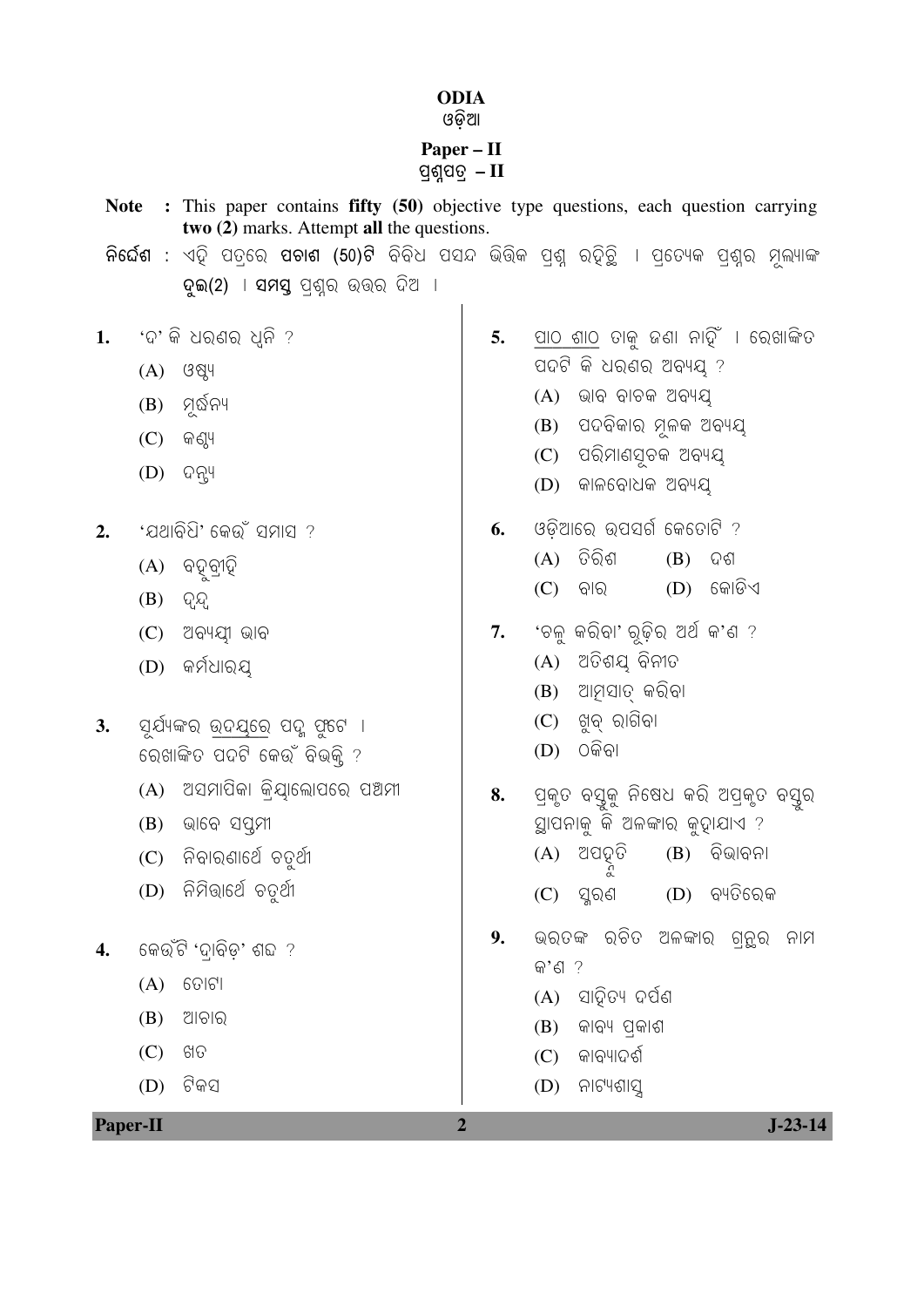- 10. ହାତୀଗୁମ୍ପ ଶିଳାଲେଖରେ କେଉଁ ରାଜାଙ୍କ ବିବରଣୀ ଦେଖିବାକୁ ମିଳେ ?
	- $(A)$  ଅଶୋକ
	- (B) ଚନ୍ଦ୍ରଗୁପ୍ତ
	- $(C)$  ଖାରବେଳ
	- $(D)$  କପିଳେନ୍ଦ୍ ଦେବ
- $11.$  ଶରଣ ଦାସଙ୍କ ରଚନା କେଉଁଟି ?
	- (A) ଚତୁର ବିନୋଦ
	- $(B)$  ଚାଚେରୀ ଲୀଳା
	- $(C)$  କମାରବୋଧ
	- (D) ପ୍ୟାବ ଚିନ୍ଢାମଣି
- 12. 'ମନବୋଧ ଚଉତିଶା' କାଦ୍ନାର ରଚନା ?
	- $(A)$  ଭକ୍ୱଚରଣ ଦାସ
	- (B) ଦୀନକୃଷ୍ଣ ଦାସ
	- $(C)$  ଦନାଇ ଦାସ
	- $(D)$  ମହାଦେବ ଦାସ
- 13. କେଉଁଟି 'ମହାପୁରାଣ' ?
	- $(A)$  କପିଳ ପୁରାଣ
	- $(B)$  ପରାଶର ପୁରାଣ
	- (C) ବ୍ତୁବୈବର୍ତ୍ତି ପୁରାଣ
	- $(D)$  ଦୁର୍ବାସା ପୁରାଣ
- 14. "କ୍ମେ କ୍ମେ ଦିବସ ଶେଷ ଦୂଅନ୍ତେ ପଶ୍ଚିମଦିଗଯାକ ଅରୁଣ ବର୍ଣୁ ଦିଶିଲା । ମନେଦେଲା ସନ୍ଧ୍ୟାବଧି ରଙ୍ଗଣୀ ପାଟ ପିନ୍ଧି କି ଅବା ପୃଆଣି ହୋଇ ଆସୁଚୁି ।" ଏହା କେଉଁ ଗ୍ରୁର ଗଦ୍ୟାଂଶ ?
	- $(A)$  ଚତୁର ବିନୋଦ
	-
	- $(B)$  ରୁଦ୍ ସୁଧାନିଧି
	- $(C)$  ସୋମନାଥବ୍ତ କଥା
	- $(D)$  ଅମର୍କୋଷ ଗୀତା
- $J-23-14$

 $\overline{\mathbf{3}}$ 

- 15. ଲେଖକମାନଙ୍କୁ ସମୟ କ୍ରମେ ସଜାଅ ।
	- (A) ମହାଦେବ ଦାସ, ବସାଦାସ, ବଳଦେବ ରଥ, ଭୀମଭୋଇ
	- $(B)$  ବସ୍ରାଦାସ, ମହାଦେବ ଦାସ, ବଳଦେବ ରଥ, ଭୀମଭୋଇ
	- $(C)$  ବଳଦେବ ରଥ, ମଦ୍ନାଦେବ ଦାସ, ଭୀମଭୋଇ, ବସାଦାସ
	- $(D)$  ଭୀମଭୋଇ, ବସାଦାସ, ମହାଦେବ ଦାସ, ବଳଦେବ ରଥ
- $16.$  କେଉଁଟି ଠିକ୍ ?
	- $(A)$  ଗୋପାଳକୃଷ୍ଣ 'ରସିକ ହାରାବଳୀ' କାବ୍ୟର ରଚୟିତା ।
	- (B) ଅଚ୍ୟୁତା ନନ୍ଦ ଦାସ 'ର୍ସିକ ହାରାବଳୀ' କାବ୍ୟର ରଚୟିତା ।
	- $(C)$  ତିଲୋଚନ ଦାସ 'ରସିକ ଦାରାବଳୀ' କାବ୍ୟର ରଚୟିତା ।
	- (D) ଉପେନ୍ଦ୍ ଭଞ୍ଜ 'ରସିକ ଦ୍ୱାରାବଳୀ' କାବ୍ୟର ରଚୟିତା ।
- 17. କେଉଁଟି ଭୁଲ୍ ?
	- (A) ଅଭିମନ୍ୟୁଙ୍କ 'ସୁଲକ୍ଷଣା'
	- (B) ଭକ୍ଟରଣଙ୍କ 'ମଥୁରାମଙ୍ଗଳ'
	- $(C)$  ଉପେନ୍ଭଞାଙ୍କ 'ରସକଲ୍ଲୋଳ'
	- (D) ବିଷ୍ଣୁଦାସଙ୍କ 'ପ୍ରେମାଲୋଚନା'
- 18. ଏମାନଙ୍କ ମଧ୍ୟରୁ ପଦାବଳୀ ରଚୟିତା କିଏ ?
	- $(A)$  ବନମାଳୀ ଦାସ
	-
	-
	-
	-
	-
	- (B) ଦେବଦୁର୍ଲୁଭ ଦାସ
	-
	-
	-
	-
	-
	- $(C)$  କବିଚାନ୍ଦ ଦାସ

 $(D)$  ଦଳଧର ଦାସ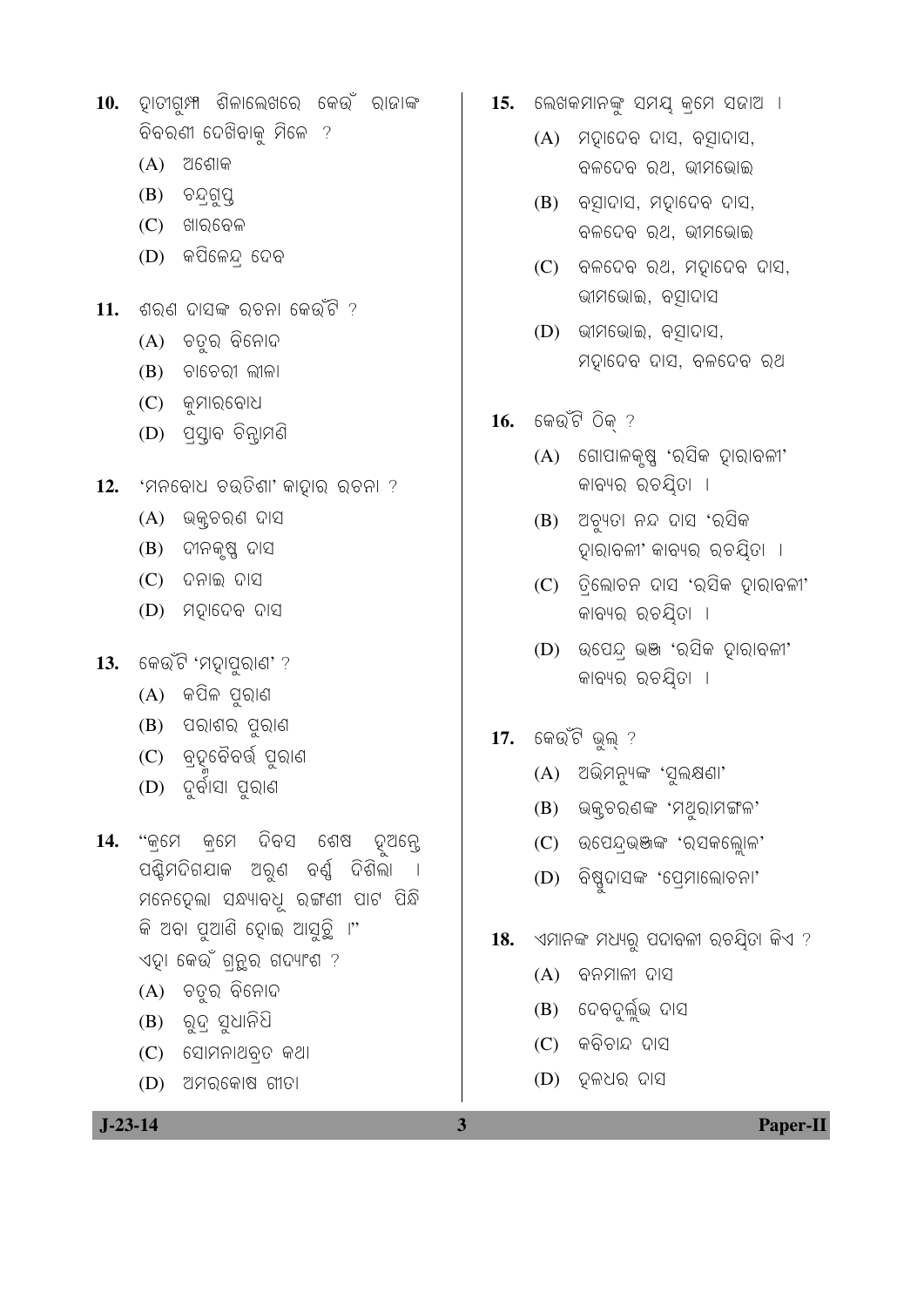|  |              |  | 19. 'କ' ସ୍ୱମ୍ନ ସହିତ 'ଖ' ସ୍ୱମ୍ନର ସଂପର୍କ |  |
|--|--------------|--|----------------------------------------|--|
|  | ନିର୍ପଣ କର  ା |  |                                        |  |

| 'ଖ' ସୁମ୍ଭ                |
|--------------------------|
| (i)  ଗୋପବନ୍ଧୁ ଦାଶ        |
| (ii) ମାୟାଧର ମାନସିଂହ      |
| (iii) କୃଷ୍ଣପ୍ରସାଦ  ମିଶ୍ର |
| (iv) ହରେକୃଷ୍ଣ ମହତାବ      |
| (d)<br>(c)               |
| (iii)<br>(iv)            |
| $(iv)$ $(iii)$           |
| (ii)<br>(i)              |
| (i)<br>(ii)              |
|                          |

- 20. ଗୋପୀନାଥ ମହାନ୍ଲିଙ୍କ ଉପନ୍ୟାସମାନଙ୍କ କାଳାନୁକ୍ମେ ସଜାଇ ଲେଖ**ା** 
	- $(A)$  ଲ୍ୟବିଲୟ, ଅନଳନଳ, ପରଜା, ମାଟିମଟାଳ
	- $(B)$  ମାଟିମଟାଳ, ପର୍ଜା, ଅନଳନଳ, ଲୟବିଲୟ
	- $(C)$  ଅନଳନଳ, ପରଜା, ଲୟବିଲୟ, ମାଟିମଟାଳ
	- $(D)$  ପରଜା, ଲୟବିଲୟ, ମାଟିମଟାଳ, ଅନଳନଳ
- 21. 'କ' ସ୍ୱମ୍ନ ସହିତ 'ଖ' ସ୍ୱମ୍ନର ସଂପର୍କ ନିର୍ପଣ କର**ା**

'କ' ସୁମ୍ 'ଖ' ସୁମ୍  $(a)$  ନାଜର ନଟବର ଦାସ  $(i)$  ଯନ୍ନାରୁଢ (ii) ନୀଳଶୈଳ (b) ସରୋଜିନୀ  $(c)$  ଜଗ୍ରନି  $(iii)$  ଦାନାପାଣି (d) ସନାତନ ଦାସ (iv) ମାମୁ (b) (c) (d)  $(a)$  $(A)$  (iv) (iii) (ii)  $(i)$  $(B)$  (iii)  $(ii)$  $(i)$  $(iv)$  $(C)$  (ii)  $(i)$   $(iv)$   $(iii)$  $(D)$  (i)  $(ii)$   $(iii)$  $(iv)$ 

 $\overline{\mathbf{4}}$ 

- 22. 'ବିପୁଳାଚ ପୃଥ୍ୱା'ର ଲେଖକ କିଏ ?
	- $(A)$  ବିଦ୍ୟାଧର ମିଶ୍
	- (B) ଶ୍ରାକର ସୂପକାର
	- $(C)$  ଶୀତ୍ୱର୍ଷ ମିଶ୍
	- $(D)$  ଶ୍ରୀପତି ମିଶ୍
- 23. ଏମାନଙ୍କ ମଧ୍ୟରୁ ବିଜ୍ଞାନ ସାହିତ୍ୟ କିଏ ଲେଖନ୍ଲି ?
	- $(A)$  ରାଜକିଶୋର ରାୟ
	- (B) ଅନୁଦାଶଙ୍କର ରାୟ
	- $(C)$  ହରିହର ମହାପାତ୍ର
	- $(D)$  ଗୋକୁଳାନନ୍ଦ ମହାପାତ୍
- 24. 'କ' ସ୍ୱମ୍ନ ସହିତ 'ଖ' ସ୍ୱମ୍ନର ସଂପର୍କ ନିର୍ପଣ କର**ା**

| 'କ' ସୁମ୍ଭ                          |      | 'ଖ' ସ୍ତମ୍ଭ               |
|------------------------------------|------|--------------------------|
| (a) ଗାନ୍ଧୀ ମଣିଷ                    |      | (i) ମନ୍ସଥନାଥ<br>ଦାସ      |
| (b) ସମଯ୍ସାଗର<br>ତୀରେ               | (ii) | ଶରତକୁମାର<br>ମତ୍ନାନ୍ତି    |
| (c) ସରସ୍ପଟୀ<br>ପର୍କର ମୋହନ          |      | (iii) ଗୋପୀନାଥ<br>ମହାନ୍ତି |
| (d) ଧୂଳିମାଟିର<br>ସନୁ               |      | (iv) ମାୟାଧର<br>ମାନସିଂହ   |
| (a) (b) (c) (d)                    |      |                          |
| $(A)$ (ii) (i) (iv) (iii)          |      |                          |
| $(B)$ (i)<br>$(ii)$ $(iii)$ $(iv)$ |      |                          |
| $(C)$ (iii) (ii) (iv) (i)          |      |                          |
| (D) (iv) (iii) (i) (ii)            |      |                          |

Paper-II

 $J-23-14$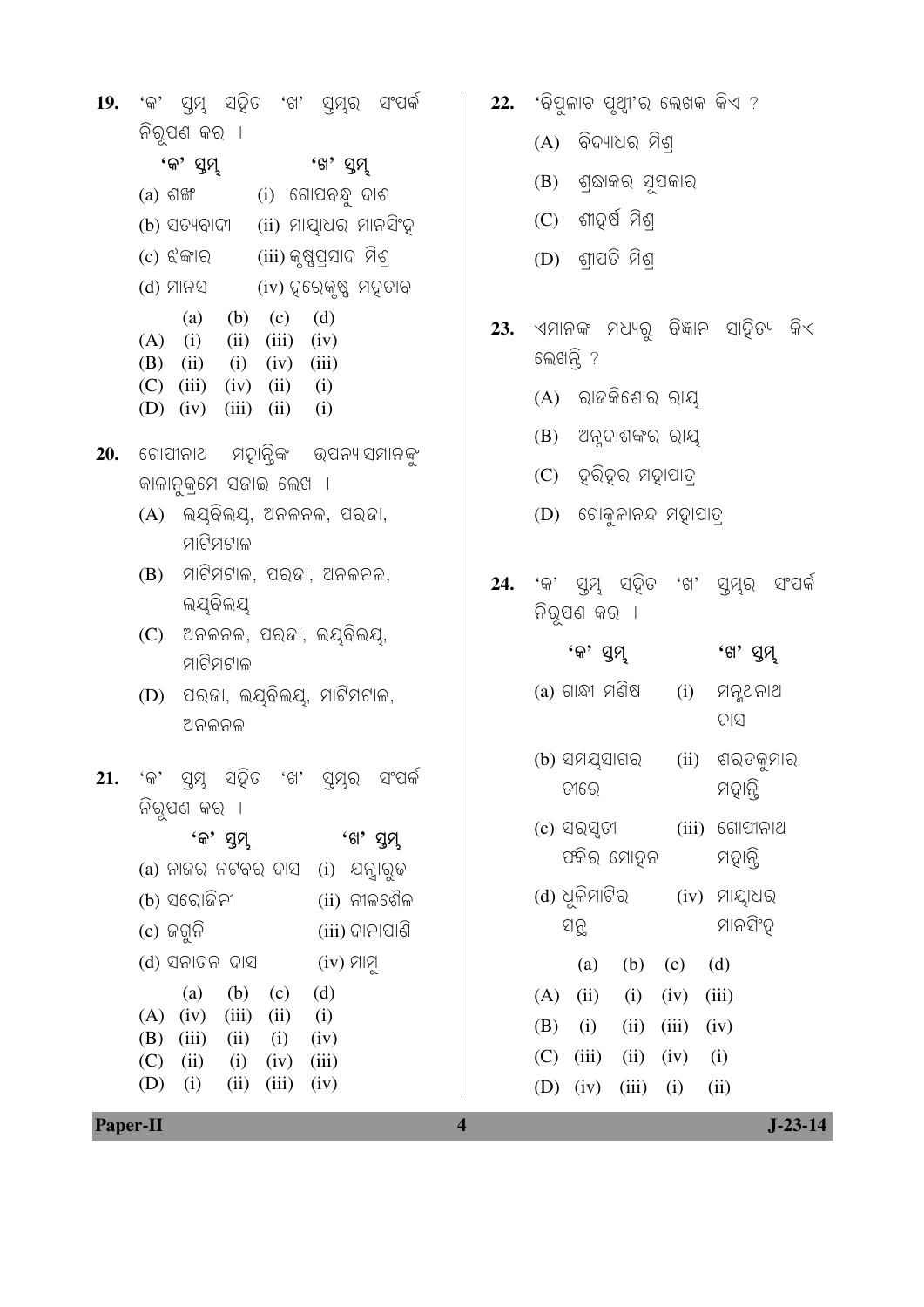| 25. |                                   | ନିମ୍ନଲିଖିତ ପତ୍ରିକାଗୁଡ଼ିକୁ କାଳାନୁକ୍ରମେ    | 29. |                    |                    |              |                     |                                          | 'କ' ସ୍ତମ୍ଭ ସହିତ 'ଖ' ସ୍ତମ୍ଭ ସଂପର୍କ |  |
|-----|-----------------------------------|------------------------------------------|-----|--------------------|--------------------|--------------|---------------------|------------------------------------------|-----------------------------------|--|
|     |                                   | ସଜାଇ ଲେଖ <b>ା</b>                        |     | ନିରୂପଣ କର <b>ା</b> |                    |              |                     |                                          |                                   |  |
|     | (A)                               | ଇନ୍ଦ୍ରଧନୁ, ଉତ୍କଳ ପ୍ରଭା, ଆଲୋଚନା,          |     |                    | 'କ' ସୁମ୍           |              |                     | 'ଖ' ସୁମ୍                                 |                                   |  |
|     |                                   | ବିଜୁଳି                                   |     |                    |                    | (a) ମୋ ନିଶ   |                     |                                          | (i) ଗୋବିନ୍ଦ ତ୍ରିପାଠୀ              |  |
|     | (B)                               | ଉତ୍କଳ ପ୍ରଭା, ଇନ୍ଦ୍ରଧନୁ, ବିଜୁଳି,          |     | $(b)$ କା           |                    |              |                     |                                          | (ii) ଚନ୍ଦ୍ରଶେଖର ରଥ                |  |
|     |                                   | ଆଲୋଚନା                                   |     |                    |                    | (c) ବଟୁଆ     |                     | (iii) କୃପାସିନ୍ଧୁ  ମିଶ୍ର                  |                                   |  |
|     | (C)                               | ବିଜୁଳି, ଇନ୍ଦ୍ରଧନୁ, ଆଲୋଚନା,<br>ଉୂଜଳ ପ୍ରଭା |     |                    |                    |              |                     | $(d)$ ମୁଁ କ୍ଷେତ୍ର ଯିବି $(iv)$ ନୀଳକଂଠ ଦାସ |                                   |  |
|     | (D)                               | ଆଲୋଚନା, ବିଜୁଳି, ଉତ୍କଳ ପ୍ରଭା,             |     | (A)                | (a)<br>(i)         | (b)<br>(ii)  | (c)<br>(iii)        | (d)<br>(iv)                              |                                   |  |
|     |                                   | ଇନ୍ଦ୍ରଧନୁ                                |     | (B)                | (ii)               | (iii)        | (iv)                | (i)                                      |                                   |  |
|     |                                   |                                          |     | (C)                | (iv)               | (iii)        | (i)                 | (ii)                                     |                                   |  |
| 26. |                                   | କାତୃପାଙ୍କ ଅନ୍ୟନାମ କଅଣ ଥିଲା ?<br>ଝ        |     | (D)                | (iii)              | (iv)         | (ii)                | (i)                                      |                                   |  |
|     | (A)                               | ରାହୁଳ ଭଦ୍ର                               | 30. |                    |                    |              |                     | କେଉଁଟି ରାମଚନ୍ ମିଶ୍ଙ୍କ ନାଟକ ?             |                                   |  |
|     | (B)                               | ମହା ଶବର                                  |     | (A)                | ମୃଗୟା              |              |                     |                                          |                                   |  |
|     | (C)                               | ମସ୍ତେନ୍ଦ୍ର ନାଥ                           |     | (B)                | <i>ର</i> ଯୁମାଲ୍ୟ   |              |                     |                                          |                                   |  |
|     | (D)                               | ମନୁଣାଚାର୍ଯ୍ୟ                             |     | (C)                | ଭରସା               |              |                     |                                          |                                   |  |
| 27. |                                   | "ସଂସ୍କୃତ ପରାକୃତ ଖୋରଠା ବୋଲି               |     | (D)                |                    |              | ନରୋତ୍ତମ ଦାସ କଢ଼େ    |                                          |                                   |  |
|     |                                   | ନାନା ଭାଷାରେ ଗୀତ କବିତ୍ୱ କଲି ଯେ ।"         | 31. |                    |                    |              | 'କ' ସ୍ତମ୍ଭ ସହିତ 'ଖ' | ସ୍ତମ୍ବ                                   | ସଂପର୍କ                            |  |
|     |                                   | $\triangleleft$ ପଦ୍ୟାଂଶଟି କାହାର  ?       |     |                    | ନିରୂପଣ କର <b>ା</b> |              |                     |                                          |                                   |  |
|     |                                   | (A) ବ୍ଜନାଥ ବଡଜେନା                        |     |                    | 'କ' ସୁମ୍ଭ          |              |                     | 'ଖ' ସୁମ୍ଭ                                |                                   |  |
|     | (B)                               | ଯଦୁମଣି                                   |     |                    |                    | (a) ନଅତୁଣ୍ଡୀ |                     | (i) ପ୍ରତିଭା ରାୟ                          |                                   |  |
|     | (C)                               | ଭୂପତି ପଣ୍ଡିତ                             |     |                    | (b) ଚୋରାବାଲି       |              |                     | $(ii)$ ସୀତାଦେବୀ                          |                                   |  |
|     | (D)                               | ସଦାନନ୍ଦ କବିସୂର୍ଯ୍ୟ ବ୍ରଦ୍ୟୁ               |     |                    |                    |              |                     | ଖାଡ଼ଙ୍ଗା                                 |                                   |  |
|     |                                   |                                          |     | $(c)$ ଅଗ୍ଜ         |                    |              |                     | (iii) ବସନ୍ତ କୁମାର                        |                                   |  |
| 28. |                                   | "ପଦସରଳ ଧ୍ୱନିରେ ମାନସ ମୋହିବ                |     |                    |                    |              |                     | ପଟ୍ଟନାଯ୍କ                                |                                   |  |
|     |                                   | ଅର୍ଥୀଜନ ପ୍ରବର୍ଜୁ ଆନନ୍ଦ କରିବ ।"           |     |                    | (d) ଶିଳାପଦୁ        |              |                     | $(iv)$ କୁନ୍ତଳା କୁମାରୀ<br>ସାବତ            |                                   |  |
|     |                                   | ଏ ପଦ୍ୟାଂଶଟି କାହାର ?                      |     |                    |                    |              |                     | (d)                                      |                                   |  |
|     | (A)                               | ପ୍ରେମକଳା                                 |     | (A)                | (a)<br>(iv)        | (b)<br>(iii) | (c)<br>(ii)         | (i)                                      |                                   |  |
|     | (B)                               | ଲାବଣ୍ୟବତୀ                                |     | (B)                | (iii)              | (iv)         | (i)                 | (ii)                                     |                                   |  |
|     | (C)                               | ରସିକ ହାରାବଳୀ                             |     | (C)                | (ii)               | (iii)        | (iv)                | (i)                                      |                                   |  |
|     | (D)                               | ଅବନାର୍ସ ତରଙ୍ଗ                            |     | (D)                | (i)                | (ii)         | (iii)               | (iv)                                     |                                   |  |
|     | $J-23-14$<br>5<br><b>Paper-II</b> |                                          |     |                    |                    |              |                     |                                          |                                   |  |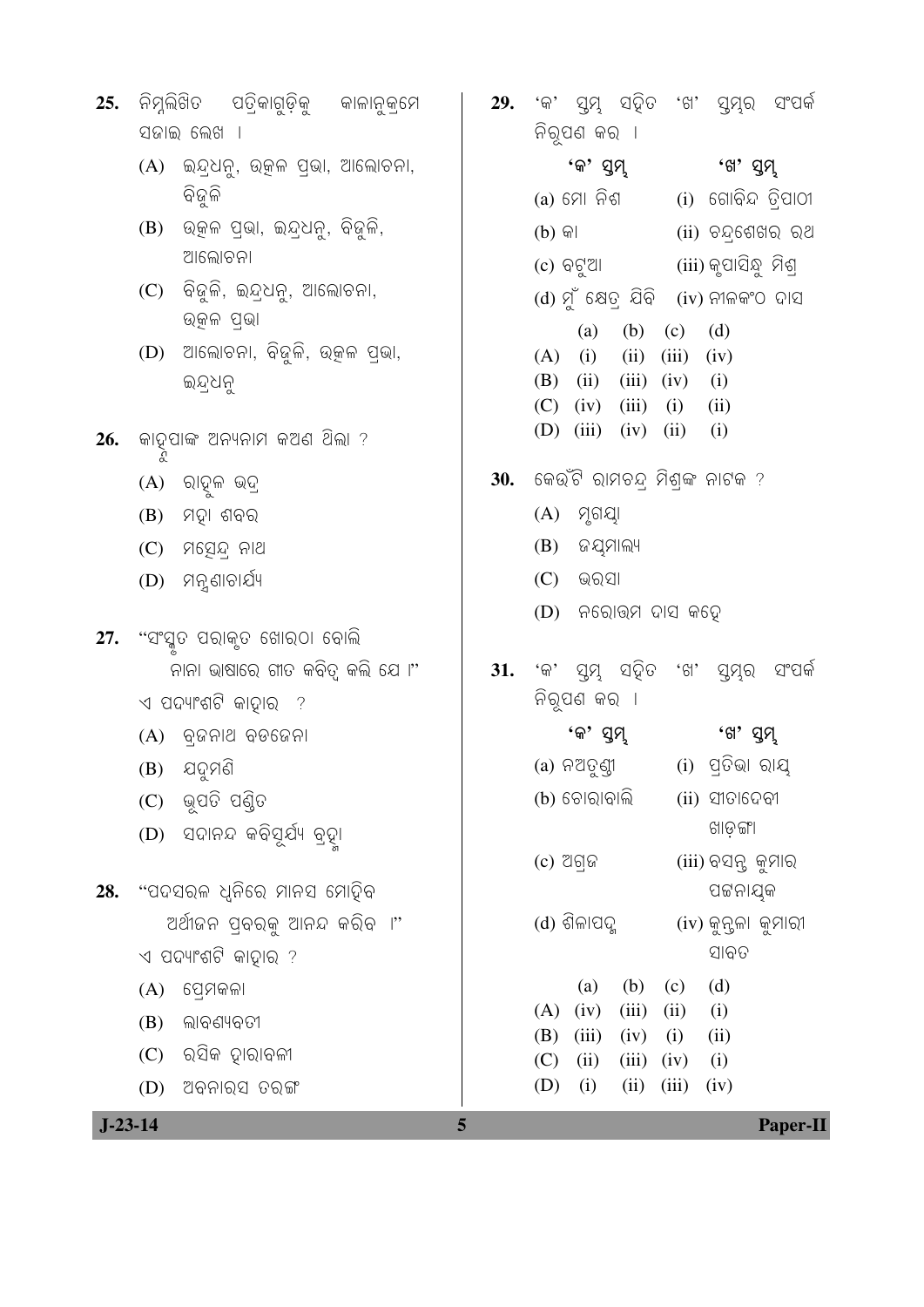|                 | ଚକ୍ଧର ମହାପାତ୍ର<br>(B)                                                                                                                   |     | କବିବନ୍ଧୁ<br>$(B)$ ର୍ସିକବନ୍ଧୁ<br>(A)                                                                                                                                                                  |
|-----------------|-----------------------------------------------------------------------------------------------------------------------------------------|-----|------------------------------------------------------------------------------------------------------------------------------------------------------------------------------------------------------|
|                 | ଗୋଦାବରୀଶ ମିଶ୍ର<br>(C)                                                                                                                   |     | $(D)$ ପ୍ରୀତି ସିନ୍ଧୁ<br>ଆନନ୍ଦକନ୍ଦ<br>(C)                                                                                                                                                              |
|                 | ନିତ୍ୟାନନ୍ଦ ମହାପାତ୍ର<br>(D)                                                                                                              | 38. | "କୁନ୍ଦ କୁମୁଦ କର୍ପୁର ଗୋଷୀର<br>କମ୍ବୁ ସମ୍ଭୂ ପର୍ବତ ଗଙ୍ଗାନୀର                                                                                                                                              |
| 33.             | ପ୍ରସିଦ୍ଧ ଗୀତିନାଟ୍ୟ ଲେଖକ କିଏ ?                                                                                                           |     | କଳ ଧଉତ ସ୍କଟିକ ତୃଷାର                                                                                                                                                                                  |
|                 | ଚିନ୍ଦାମଣୀ ବେଦେରା<br>(A)                                                                                                                 |     | କାଶ ସାଗର ଫେନ ଶଶଧର ।"                                                                                                                                                                                 |
|                 | ରାଜକିଶୋର ରାୟ<br>(B)                                                                                                                     |     | ଏ କାହାର ରୂପ ବର୍ଣ୍ଣନା ?                                                                                                                                                                               |
|                 | (C)<br>ଜଗନ୍ନାଥ ପାଣି                                                                                                                     |     | $(A)$ ବଳରାମ<br>$(B)$ ଜଗନ୍ନାଥ                                                                                                                                                                         |
|                 | ବସନ୍ତ କୁମାର ଶତପଥୀ<br>(D)                                                                                                                |     | (C) ହିରଣ୍ୟକଶ୍ୟସୁ (D) ନାରାଯ୍ଣ                                                                                                                                                                         |
| 34.             | କେଉଁଟି ଯଶୋବନ୍ସ ଦାସଙ୍କ<br>ରଚନା<br>ନୁହେଁ ?<br>$(A)$ ଗୋବିନ୍ଦ ଚନ୍ଦ୍ର<br>(B) ଶିବ ସ୍ରୋଦୟ<br>(C)  ପ୍ରେମଭକ୍ତି ବ୍ରଦୁଗୀତା<br>ରୁକ୍ଜିଣୀ ବିଭା<br>(D) | 39. | "ସାହିତ୍ୟ କେବଳ ସଭାର ନୁହେଁ, ସାହିତ୍ୟ<br>ସର୍ବଜନର, ସମ୍ମିଳନୀର ଓ ସତ୍ୱଦଯ୍ତାର ।"–<br>ଏ ଗଦ୍ୟାଂଶଟି କାହାର ?<br>ଗଙ୍ଗାଧର ବଳ<br>(A)<br>(B) ପ୍ରାଣନାଥ ପଟ୍ଟନାୟକ<br>$(C)$ ଚିତ୍ତରଂଜନ ଦାସ<br>(D) କୃଷ୍ଣଚନ୍ଦ୍ର ପ୍ରାଣିଗ୍ରାହୀ |
| 35.             | "ଦୁର୍ଗମ ସଂସାର ଦେଖି ମହାଭୟେ କଲି                                                                                                           | 40. | 'କ' ସ୍ୱମ୍ନ ସହିତ 'ଖ' ସ୍ତମ୍ବର<br>ସଂପର୍କ                                                                                                                                                                |
|                 | ଅହଙ୍କାରମଯ୍ପୁରେ ରହି ନ ପାରିଲି ।"                                                                                                          |     | ନିରୂପଣ କର <b>ା</b>                                                                                                                                                                                   |
|                 | ଏ ପଦ୍ୟାଂଶଟି କାହାର ?                                                                                                                     |     | 'କ' ସୁମ୍<br>'ଖ' ସୁମ୍                                                                                                                                                                                 |
|                 | (A) ଦେବଦୁର୍ଲୁଭ ଦାସ                                                                                                                      |     | (a) ଆଧୁନିକ         (i)  ବଂଶୀଧର                                                                                                                                                                       |
|                 | ଲୋକନାଥ ବିଦ୍ୟାଧର<br>(B)                                                                                                                  |     | ଓଡ଼ିଆ ସାହିତ୍ୟ<br>ମହାନ୍ତି<br>(b) କବି ଓ କବିତା (ii) ଜାନକୀବଲୁଭ                                                                                                                                           |
|                 | $(C)$ ନର୍ସିଂହ୍ ସେଣ                                                                                                                      |     | ମହାନ୍ତି                                                                                                                                                                                              |
|                 | ପ୍ତାପ ରାୟ<br>(D)                                                                                                                        |     | (c) ସାହିତ୍ୟ<br>(iii) ସଚ୍ଚି ରାଉତରାୟ                                                                                                                                                                   |
| 36.             | 'କାବ୍ୟଶିଳ୍ପୀ ଗଙ୍ଗାଧର' ଗ୍ରନ୍ଥର ରଚୟିତା                                                                                                    |     | ଓ ସଂସ୍କୃତି                                                                                                                                                                                           |
|                 | କିଏ ?                                                                                                                                   |     | (d) ସାହିତ୍ୟରେ<br>(iv) ମାୟାଧର                                                                                                                                                                         |
|                 | ଗୋପାଳଚନ୍ଦ୍ର ମିଶ୍ର<br>(A)                                                                                                                |     | ମାନସିଂହ<br>ମୂଲ୍ୟବୋଧ                                                                                                                                                                                  |
|                 | ଗୋବିନ୍ଦଚନ୍ଦ୍ର ଉଦ୍ଗାତା<br>(B)                                                                                                            |     | (b)<br>(d)<br>(a)<br>(c)<br>(i)<br>(iv)<br>(ii)<br>(iii)<br>(A)                                                                                                                                      |
|                 | ନଟବର ସାମନ୍ତରାୟ<br>(C)                                                                                                                   |     | (B)<br>(ii)<br>(iii)<br>(iv)<br>(i)                                                                                                                                                                  |
|                 | ଦାଶର୍ଥି ଦାସ<br>(D)                                                                                                                      |     | (C)<br>(iii)<br>(i)<br>(iv)<br>(ii)<br>(D)<br>(ii)<br>(iii)<br>(iv)<br>(i)                                                                                                                           |
| <b>Paper-II</b> |                                                                                                                                         | 6   | $J-23-14$                                                                                                                                                                                            |

 $32.$  'ବଳାଙ୍ଗୀ' କାହାର ରଚନା ?

୍ୟ ଖୋଦାବରୀଶ ମହାପାତ୍ର

37. 'ପରିମଳା' କାବ୍ୟର କବି କି ଭାବରେ

ବିଖ୍ୟାତ ?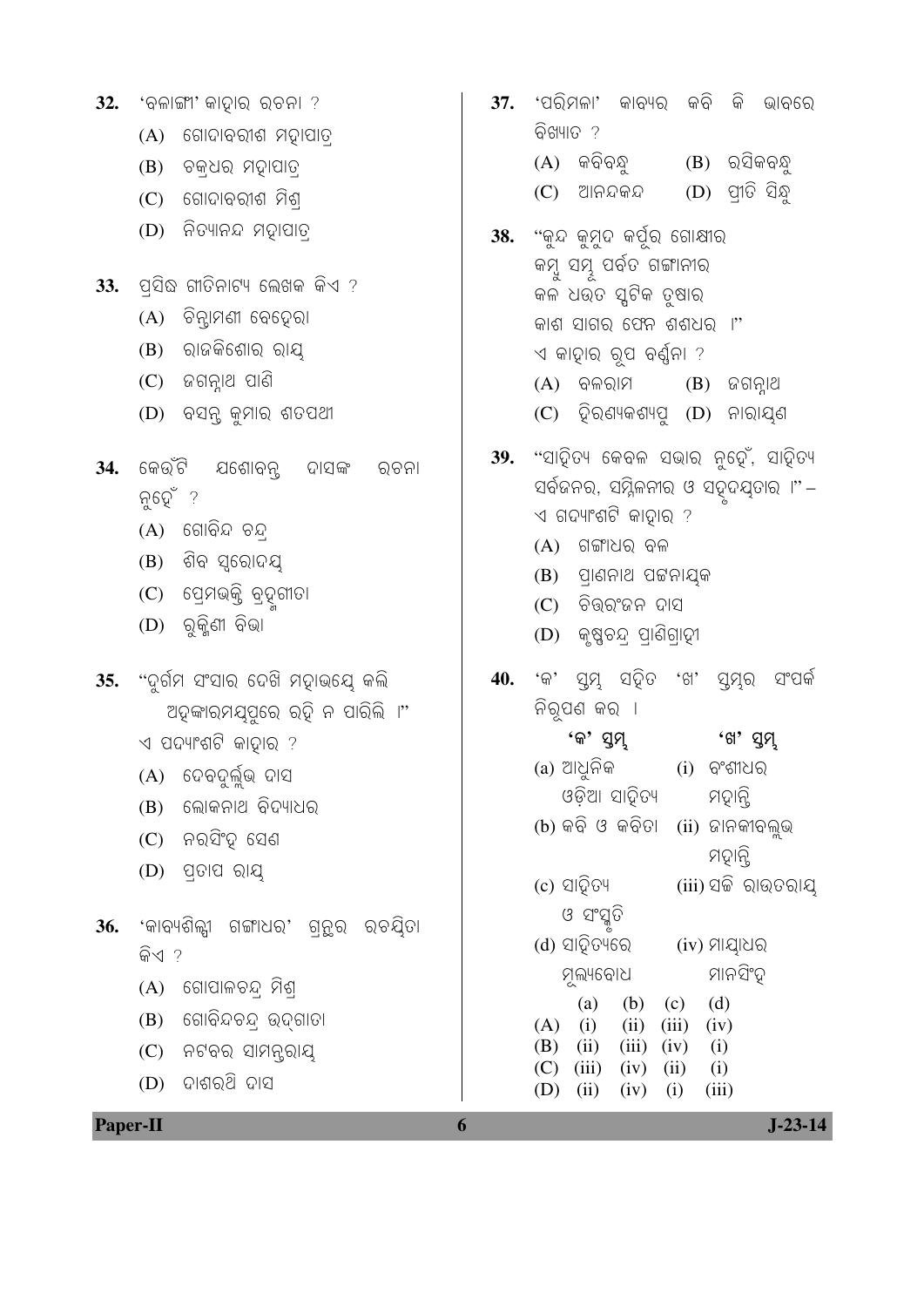## $J-23-14$

- (D) ମୋତିନୀମୋତ୍ୱନ ସେନାପତି
- (C) ଜାଳୀଚରଣ ପଟ୍ଟନାଯ୍କ
- (B) ଭାରତଚନ୍ଦ୍ର ନାୟକ
- $(A)$  ଶ୍ରୀନିବାସ ଉଦ୍ଗାତା
- 45. 'ମୋ ପୂର୍ବ ସ୍ମୃତି କଥା' ଆମୂଜୀବନୀଟି କାହାର ?
- $(D)$  ଗୋବିନ୍ଦ ଦାସ
- $(C)$  ମନୋଜ ଦାସ
- (B) ଜଗନ୍ନାଥ ପ୍ସାଦ ଦାସ
- $(A)$  କିଶୋରୀଚରଣ ଦାସ
- 44. 'ଦୂର ଦୂରାନ୍<sub>ତି</sub>' କାହାର ଭ୍ମଣ ବୃଭାନ୍ ?
- $(C)$  1875  $(D)$  1876
- $(A)$  1873  $(B)$  1874
- 43. 'ବିବେକୀ' ପ୍ରବନ୍ଧ କେବେ ପ୍ରକାଶିତ ?
- $(D)$  ଗୋପାଳକୃଷ୍ଣ
- $(C)$  ଗୌର୍ହରି
- $(B)$  ପଦୁମଣି
- (A) କହାଇ ଖୁଣ୍ଟିଆ
- 42. "କୁଞ୍ଜବନେ ଜଗନ୍ନାଥ ନତ୍ୱେବ ଗୋସାଇଁ ରଥବୋଲି ଭଣ୍ଠିନେବେ ଶଗଡ଼େ ବସାଇ ଭୋଗ ବୋଲି ଖଞ୍ଜି ଦେବେ କଡ଼କିଆ ମୂଆଁ ୂଧସ ବୋଲି ମାଡ଼ି ଦେବେ ନିଆଁଖୁଣ୍ଟା ଧୂଆଁ ।" ଏ ପଦ୍ୟାଂଶଟି କାହାର ?
- (D) ବିନୋଦଚନ୍ ନାୟକ
- $(C)$  ଗଙ୍ଗାଧର ମେଦେର
- 
- 
- 
- 
- (B) ବ୍ରଜମୋହୁନ ପଣ୍ଡା
- 
- (A) ଦୟାନିଧି ମିଶ୍
	-
	-
	-
	-
	-
- 
- 41. 'ବିରହ ବଂଶା' କବିତା ଗ୍ରନ୍ଥର କବି କିଏ ?
- 46. "ଅସାର ସଘନ କାଳ ହୋଇ ଉଦୟ ଅସିତ ପଦବଳରୁ ଦର୍ଣମୟ ।" ଭଞ୍ଜାଙ୍କ ଏଦ୍ୱି ପଦ୍ୟାଂଶରେ ଉପେନ୍ଦ୍ ପର୍ଯ୍ୟାୟକ୍ମେ କେଉଁ କେଉଁ ରତୁର ବର୍ଣ୍ଣନା ହୋଇତ୍ଥି ?
	- $(A)$  ବର୍ଷା, ଶୀତ, ଗୀଷୁ
	-
	-
	- $(B)$  ଗ୍ରୀଷ୍ଣୁ, ବର୍ଷା, ଶୀତ
	-
	-
	-
	-
	- $(C)$  ଶୀତ, ଗ୍ରୀଷ୍ଣୁ, ବର୍ଷା

(D) ହେମନ୍, ବସନ୍, ଶରତ

47. 'ଧୂଳିମାଟିର ସନ୍ଥ' କି ଧରଣର ରଚନା ?

 $(C)$  ଭ୍ମଣ କାହାଣୀ  $(D)$  ଉପନ୍ୟାସ

'ଗର୍ବ କରିବାର କଥା' କାହାର ରଚନା ?

(A) ବୃନ୍ଦାବନଚନ୍ଦ୍ର ଆଚାର୍ଯ୍ୟ

(D) ଶ୍ୟାମସୁନ୍ଦର ରାଜଗୁରୁ

 $(C)$  ଶାନ୍ତନୁକୁମାର ଆଚାର୍ଯ୍ୟ

(D) ନୃସିଂହ ଚରଣ ପଣ୍ଡା

50. "ଶତ ଶତ ବହି ଉତ୍କଳ ଭାଷାରେ

 $\triangleleft$  ପଦ୍ୟାଂଶ କାହାର ?

(A) ବୈଷ୍ଣବ ପାଣି

 $(B)$  ଗୋପାଳ ଦାସ

 $(D)$  ଜଗନ୍ନାଥ ପାଣି

 $\overline{7}$ 

(C) ଚାଳକୃଷ୍ଣ ମହାନ୍ତି

ଲେଖି ଭୋକେ ପଡ଼ି ମରୁଚ୍ଛି ବସାରେ ।"

Paper-II

 $(C)$  ହୁଷୀକେଶ ପଣ୍ଡା

49. 'ସପୃସିନ୍ଧୁ' କାହାର ରଚନା ?

(A) କୃଷ୍ଣପ୍ରସାଦ ମିଶ୍

 $(B)$  ଚିନ୍ଢାମଣି ମିଶ୍

(B) ମତ୍ୱାପାତ୍ର ନୀଳମଣି ସାତ୍

(B)

ଜୀବନୀ

- 
- 
- 
- 
- 
- 
- 
- 
- 
- 
- 
- 
- 
- 
- 
- 
- 
- 
- 
- 
- 
- 
- 
- 
- 
- 
- 
- 
- 
- 
- 
- 
- 

(A) ଆମୂଜୀବନୀ

48.

- 
- 
- 
- 
- 
-